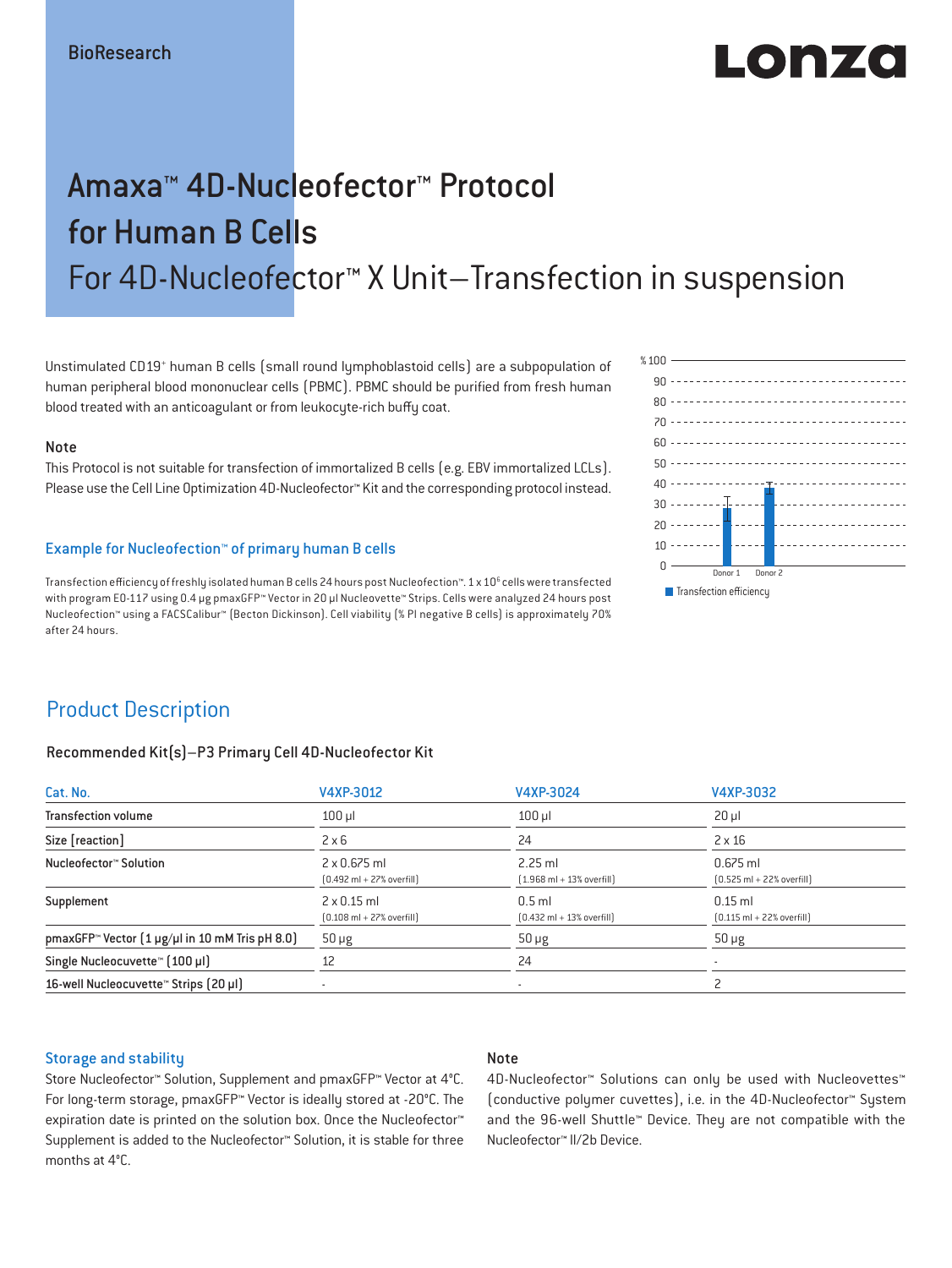## Required Material

#### Note

Please make sure that the entire supplement is added to the Nucleofector<sup>™</sup> Solution. The ratio of Nucleofector™ Solution to supplement is 4.5 : 1 (see table 1)

- 4D-Nucleofector™ System (4D-Nucleofector™ Core Unit and 4D-Nucleofector™ X Unit)
- Supplemented 4D-Nucleofector™ Solution at room temperature
- Supplied 100 µl single Nucleocuvette™ or 20 µl 16-well Nucleocuvette™ Strips
- Compatible tips for 20 µl Nucleocuvette™ Strips: epT.I.P.S. [US/CDN: Eppendorf North America, Cat. No. 2491.431, Rest of World: Eppendorf AG, Cat. No. 0030073.266], Matrix TallTips® [Matrix Technologies Corp., Cat. No. 7281] or LTS Tips [Rainin Instruments, LLC, Cat. No. SR-L10F, SR/SS-L250S, SR/SS-L300S]. Before using other types of pipette tips, please ensure they reach the bottom of the Nucleocuvette™ Wells without getting stuck
- Supplied pmaxGFP™ Vector, stock solution 1 µg/µl

#### Note

For positive control using pmaxGFP™, dilute the stock solution to an appropriate working concentration. Further details are provided in table 3 of this Optimized Protocol. The volume of substrate solution added to each sample should not exceed 10% of the total reaction volume [2 µl for 20 µl reactions; 10 µl for 100 µl reactions).

- Substrate of interest, highly purified, preferably by using endotoxin-free kits; A260:A280 ratio should be at least 1.8
- Cell culture plates of your choice
- For isolation: PBS with 0.5% BSA (PBS/BSA); Ficoll-Paque™ Plus [GE Healthcare; Cat. No. 17-1440-03]
- Culture medium: RPMI 1640 [Lonza; Cat. No. 12-167F] supplemented with 10% autologous serum or 10% fetal calf serum (FCS), 100 μg/ml streptomycin, 100 U/ml penicillin, and 2 mM UltraGlutamine I [Lonza; Cat. No. 17-605E/U1]
- Prewarm appropriate volume of culture medium to 37°C (see table 2)
- Appropriate number of cells/sample (see table 2)

## 1. Pre Nucleofection™

#### Note

Transfection results may be donor-dependent. This protocol is designed for unstimulated primary human B cells. No cultivation is required prior to Nucleofection™. It is preferable to use freshly isolated PBMC or fresh B cell enriched preparations (e.g. by magnetic separation) for Nucleofection™. For preparation, do not perform protocols using hypo-osmolar buffers. This may lead to high cell mortality after Nucleofection™.

#### Blood samples

1.1 Fresh human blood treated with an anticoagulant (e.g. heparin, citrate, ACD-A) or alternatively, leukocyte-enriched buffy coat not older than 8 hours. The samples should be diluted with 2–4 volumes of PBS containing 0.5% BSA (PBS/BSA)

#### Preparation of PBMC

- 1.2 Pipet 15 ml Ficoll-Paque™ Plus in a 50 ml conical tube
- 1.3 Overlay Ficoll- Paque™ Plus with 35 ml blood sample and centrifuge at 750xg for 20 minutes at 20°C in a swinging-bucket rotor without brake
- 1.4 Remove the upper layer leaving the mononuclear cell layer undisturbed at the interphase. Carefully transfer the interphase cells (lymphocytes and monocytes) to a new 50 ml conical tube
- 1.5 Add PBS/BSA to 50 ml mark, mix and centrifuge at 350xg for 10 minutes at 4°C. Remove the supernatant carefully
- 1.6 Resuspend the cell pellet in 25 ml of PBS/BSA and centrifuge at 160xg for 15 minutes at 4°C. Remove the supernatant carefully
- 1.7 Resuspend the cell pellet in 25 ml PBS/BSA and centrifuge at 300xg for 10 minutes at 4°C. Remove the supernatant carefully
- 1.8 Resuspend cell pellet in 5 ml PBS/BSA and count the cells
- 1.9 For freshly isloated cells no cultivation is required prior to Nucleofection™. For crypopreserved cells we recommend incubating the thawed cells for 1–2 hours at 37°C in culture medium before Nucleofection™

#### Note

Purified PBMC may be stored at 4°C overnight in PBS/BSA, but this can cause a significant loss of transfection efficiency

## 2. Nucleofection™

- 2.1 Please make sure that the entire supplement is added to the Nucleofector™ Solution
- 2.2 Start 4D-Nucleofector™ System and create or upload experimental parameter file (for details see device manual)
- 2.3 Select/Check for the appropriate Nucleofector™ Program (see table 4)
- 2.4 Prepare cell culture plates by filling appropriate number of wells with desired volume of recommended culture media (see table 4) and pre-incubate/equilibrate plates in a humidified 37°C/5% CO<sub>2</sub> incubator
- 2.5 Pre-warm an aliquot of culture medium to 37°C (see table 4)
- 2.6 Prepare plasmid DNA or pmaxGFP™ Vector or siRNA (see table 3)
- 2.7 Count an aliquot of the cells and determine cell density
- 2.8 Centrifuge the required number of cells (see table 3) at 90xg for 10 minutes at room temperature. Remove supernatant completely
- 2.9 Resuspend the cell pellet carefully in room temperature 4D-Nucleofector™ Solution (see table 3)
- 2.10 Prepare mastermixes by dividing cell suspension according to number of substrates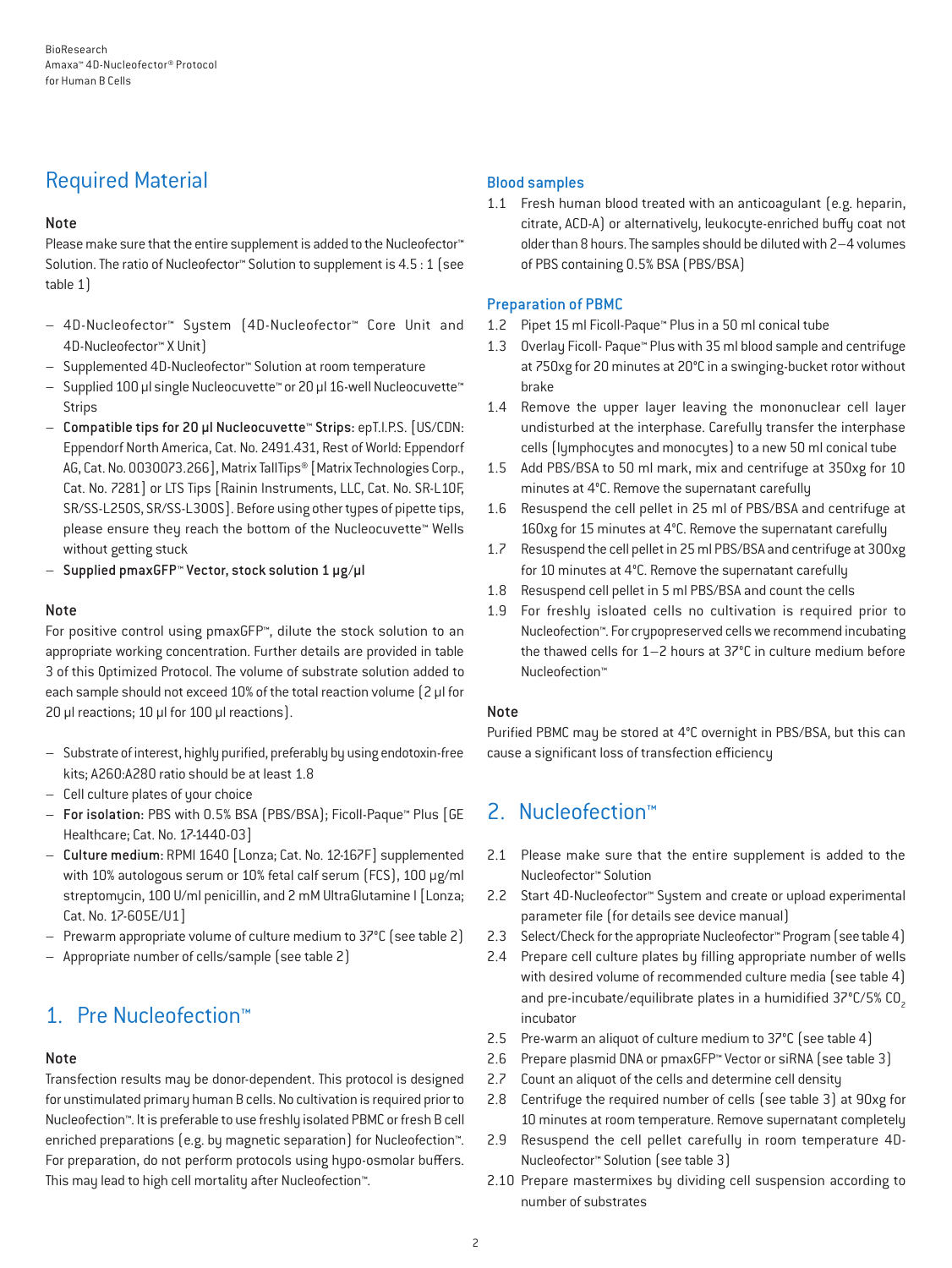- 2.11 Add required amount of substrates to each aliquot (max. 10% of final sample volume)
- 2.12 Transfer mastermixes into the Nucleocuvette™ Vessels

#### Note

As leaving cells in Nucleofector™ Solution for extended periods of time may lead to reduced transfection efficiency and viability it is important to work as quickly as possible. Avoid air bubbles while pipetting.

- 2.13 Gently tap the Nucleocuvette™ Vessels to make sure the sample covers the bottom of the cuvette
- 2.14 Place Nucleocuvette™ Vessel with closed lid into the retainer of the 4D-Nucleofector™ X Unit. Check for proper orientation of the Nucleocuvette™ Vessel
- 2.15 Start Nucleofection™ Process by pressing the "Start" on the display of the 4D-Nucleofector™ Core Unit (for details, please refer to the device manual)
- 2.16 After run completion, carefully remove the Nucleocuvette™ Vessel from the retainer
- 2.17 Resuspend cells with pre-warmed medium (for recommended volumes see table 5). Mix cells by gently pipetting up and down two to three times. When working with the 100 µl Nucleocuvette™ use the supplied pipettes and avoid repeated aspiration of the sample
- 2.18 Plate desired amount of cells in culture system of your choice (for recommended volumes see table 5)

## 3. Post Nucleofection™

3.1 Incubate the cells in humidified 37°C/5% CO<sub>2</sub> incubator until analysis. Gene expression or down regulation, respectively, is often detectable after only 4–8 hours

## Additional Information

For an up-to-date list of all Nucleofector™ References, please refer to: www.lonza.com/nucleofection-citations

For more technical assistance, contact our Scientific Support Team:

#### USA /Canada

|      | Phone: 800 521 0390 (toll-free)      |
|------|--------------------------------------|
| Fax: | 301 845 8338                         |
|      | E-mail: scientific.support@lonza.com |

#### Europe and Rest of World

|          | Phone: +49 221 99199 400                |
|----------|-----------------------------------------|
| Fax: Fax | +49 221 99199 499                       |
|          | E-mail: scientific.support.eu@lonza.com |

#### References

- 1. Shi GX et al, J Immunol. 2002;169(5):2507-15.
- 2. Tolnay M et al, J Immunol. 2002;169(11):6236-43.

#### Lonza Cologne GmbH 50829 Cologne, Germany

Please note that the Amaxa™ Nucleofector™ Technology is not intended to be used for diagnostic purposes or for testing or treatment in humans.

The Nucleofector™ Technology, comprising Nucleofection™ Process, Nucleofector™ Device, Nucleofector™ Solutions, Nucleofector™ 96-well Shuttle™ System and 96-well Nucleocuvette™ plates and modules is covered by patent and/or patent-pending rights owned by Lonza Cologne GmbH.

Amaxa, Nucleofector, Nucleofection, 4D-Nucleofector, Nucleocuvette and maxGFP are registered trademarks of the Lonza Cologne GmbH in Germany and/or U.S. and/ or other countries.

Other product and company names mentioned herein are the trademarks of their respective owners.

This kit contains a proprietary nucleic acid coding for a proprietary copepod fluorescent protein intended to be used as a positive control with this Lonza product only. Any use of the proprietary nucleic acid or protein other than as a positive control with this Lonza product is strictly prohibited. USE IN ANY OTHER APPLICATION REQUIRES A LICENSE FROM EVROGEN. To obtain such a license, please contact Evrogen at license@evrogen.com. The CMV promoter is covered under U.S. Patents 5,168,062 and 5,385,839 and its use is permitted for research purposes only. Any other use of the CMV promoter requires a license from the University of Iowa Research Foundation, 214 Technology Innovation Center, Iowa City, IA 52242.

The use of this product in conjunction with materials or methods of third parties may require a license by a third party. User shall be fully responsible for determining whether and from which third party it requires such license and for the obtainment of such license.

No statement is intended or should be construed as a recommendation to infringe any existing patent.

© Copyright 2010, Lonza Cologne GmbH. All rights reserved.